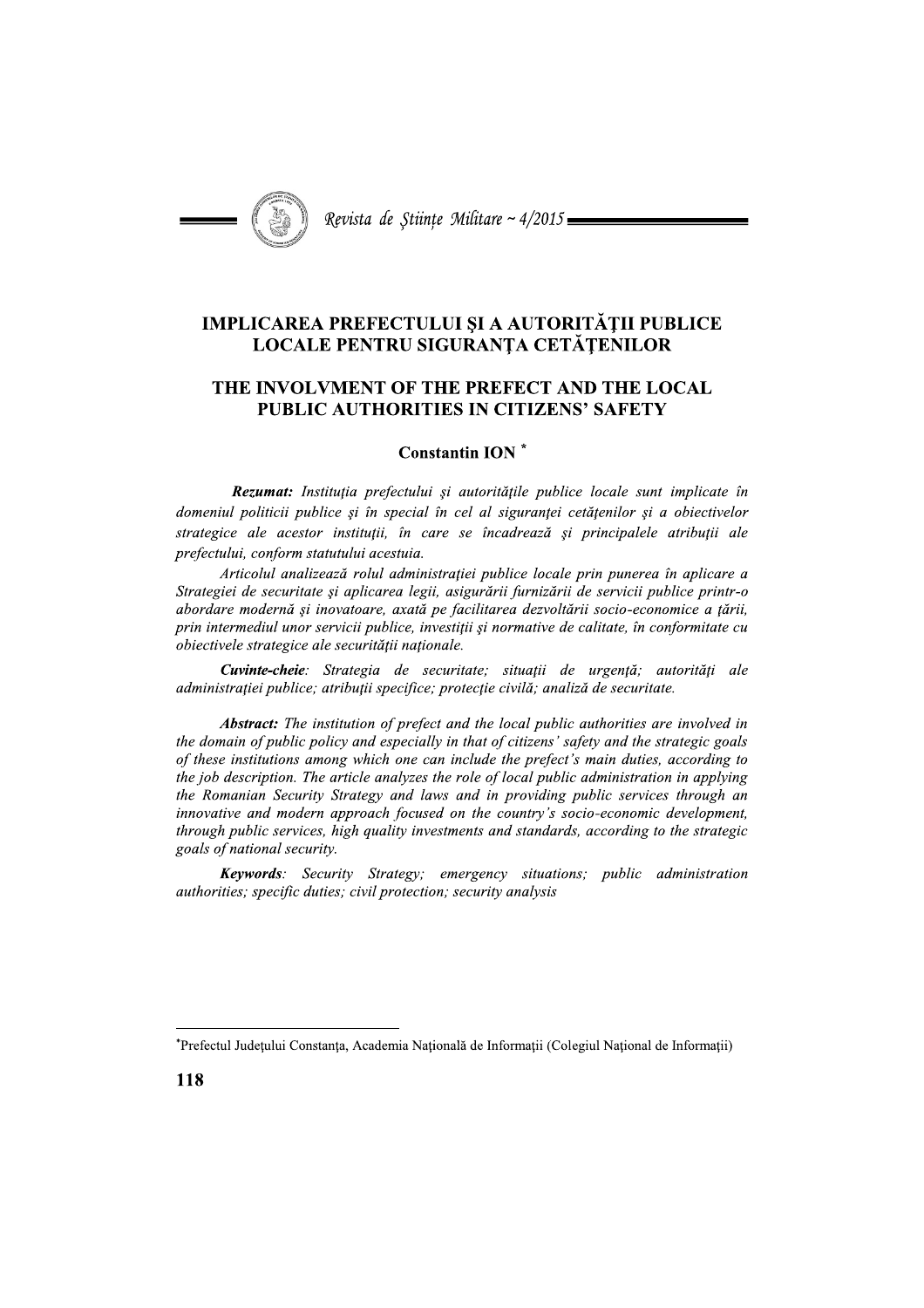reșterea bunăstării cetățenilor și a nivelului de trai și de sănătate al acestora se realizează prin asigurarea unor servicii publice de calitate, printr-o bună bunastarii cetățenilor și a nivelului de trai și de sânătate al guvernare și o administrație publică eficientă și transparentă (fig. 1.).



Figura nr. 1. Prezentarea sistemică a elementelor și conexiunilor de care depinde creșterea

Pentru punerea in practica a strategiei de securitate la nivelul administrației publice locale responsabilitatea revine și prefectului conform atribuțiilor sale și ale serviciilor din subordine. Strategia de securitate a țarii la nivelul administrației publice locale se pune in practica prin urmatoarele servicii publice: serviciile de transport public local, servicille publice comunitare pentru situații de urgența, protecție civilă, poliție comunitară, pază și protecție pentru siguranța cetățenilor. Pontru punerea în practică a strategiei de securitate la nivelul administrației publice locale responsabilitatea revie și prefectului conform arituluilor sale și ale securitate a țării la nivelul administrației publice loc

O direcție principala de acțiune pentru adaptarea și modernizarea  $\frac{1}{2}$  intrastructurii unitaților administrativ teritoriale consta in vederea imbunatațirii calității serviciilor, eficientizării transportului de calători și marfă și aplicarea standardelor sistemului european de transport.

In randurile care urmeaza se vor evidenția, printre altele, importanța consiliului local și consiliului județean care au ca atribuții gestionarea patrimoniului, reabilitarea și modernizarea drumurilor județene intrand în competența consiliului județean, iar a strazilor și a drumurilor comunale in competența consiliilor locale.

Serviciul de transport public local de persoane (de câlâtori), are la bază urmatoarele principii: respectarea drepturilor și intereselor legitime ale calatorilor;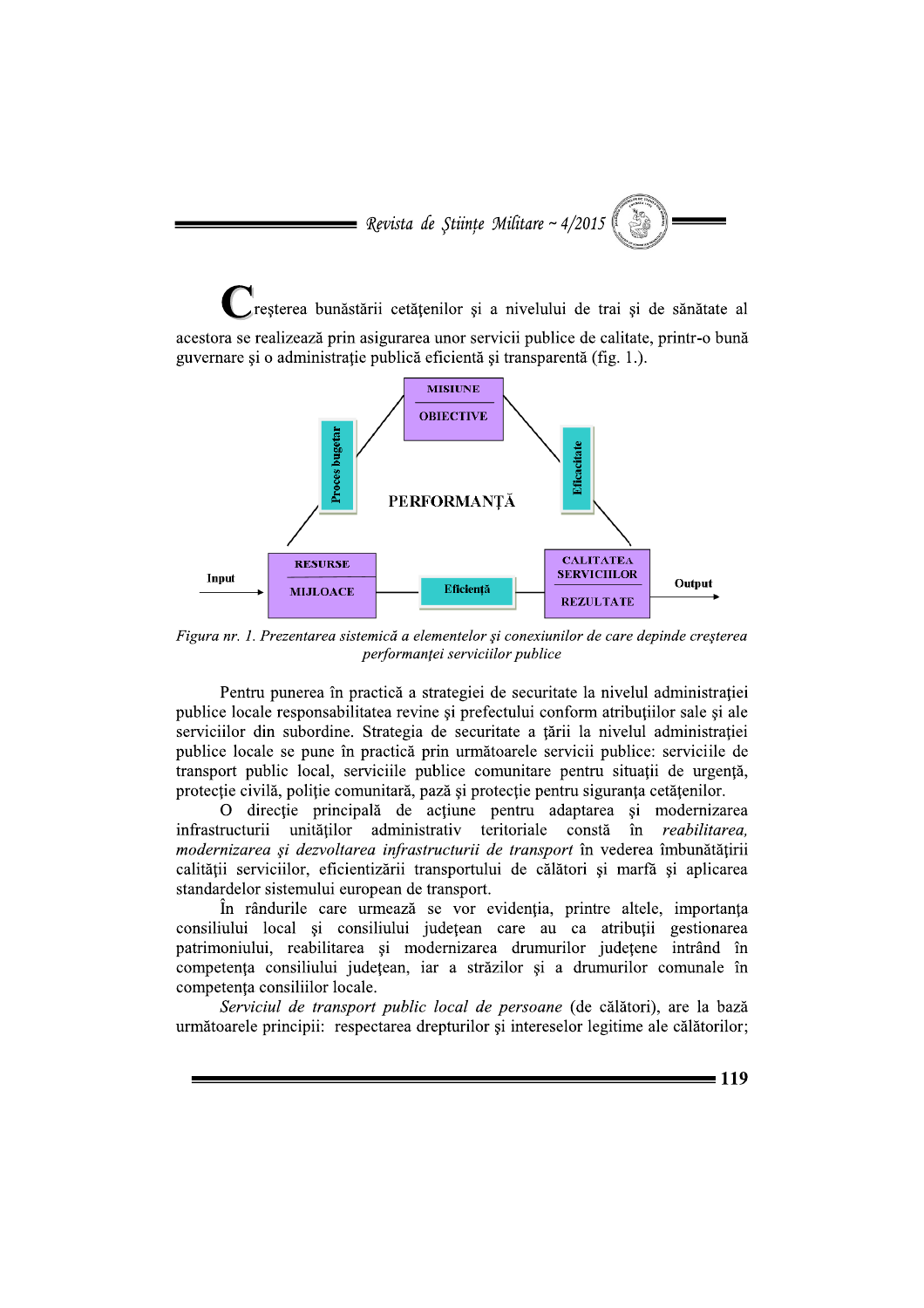asigurarea deplasării în conditii de sigurantă și de confort; protectia mediului; tratament egal și nediscriminatoriu pentru toți utilizatorii; servicii de calitate în condițiile unor tarife accesibile; administrarea eficientă a bunurilor și a fondurilor bănești; dezvoltarea durabilă.

În scopul asigurării dezvoltării durabile în domeniul serviciului de transport public local de călători consiliile locale stabilesc strategia de dezvoltare și functionare pe termen mediu si lung a acestor servicii, tinând seama de planurile de urbanism și de programele de dezvoltare economico-socială a localității.

Consiliile locale ale comunelor, oraselor, municipiilor, precum si consiliile județene sunt abilitate să organizeze, să reglementeze, să conducă, să monitorizeze și să controleze servicii de transport public local de călători.

Ordonanța Guvernului nr.88/2001 privind înființarea, organizarea și functionarea serviciilor publice comunitare pentru situații de urgență prevede în mod expres faptul că, serviciile publice comunitare pentru situatii de urgentă se organizează în subordinea consiliilor locale ale comunelor, orașelor și municipiilor.

În conformitate cu prevederile Legii nr.481/2004, protecția civilă "este o componentă a sistemului securității naționale și reprezintă un ansamblu integrat de activități specifice, măsuri și sarcini organizatorice, tehnice, operative, cu caracter umanitar și de informare publică, planificate, organizate și realizate în scopul prevenirii și reducerii riscurilor de producere a dezastrelor, protejării populatiei, bunurilor si mediului împotriva efectelor negative ale situatiilor de urgență, conflictelor armate și înlăturării operative a urmărilor acestora și asigurării condițiilor necesare supraviețuirii persoanelor afectate."<sup>1</sup>

Activitatea de protectie civilă este de interes national, are caracter permanent si se bazează pe îndeplinirea obligațiilor ce revin, potrivit legii, autorităților administratiei publice centrale și locale, celorlalte persoane juridice de drept public și privat române, precum și persoanelor fizice.

Serviciile publice comunitare sunt profesioniste și voluntare având ca scop principal: apărarea vieții, bunurilor și mediului împotriva incendiilor și dezastrelor, precum și realizarea măsurilor de protecție civilă și fac parte din forțele de protecție ale sistemului de securitate națională. Serviciile publice comunitare profesioniste sunt înființate în subordinea consiliilor județene sub formă de inspectorate județene pentru situații de urgență.

In ceea ce priveste serviciile publice comunitare voluntare, acestea sunt "organizate în subordinea consiliilor locale prin unificarea serviciilor publice de pompieri civili și a formațiunilor de protecție civilă din subordinea acestora. Autoritățile administrației publice locale alături de cea centrală, instituțiile

<sup>&</sup>lt;sup>1</sup> Legea nr.481/2004 privind protecția civilă, M. Of. al României, partea I, nr.554/2008, p. 2-3.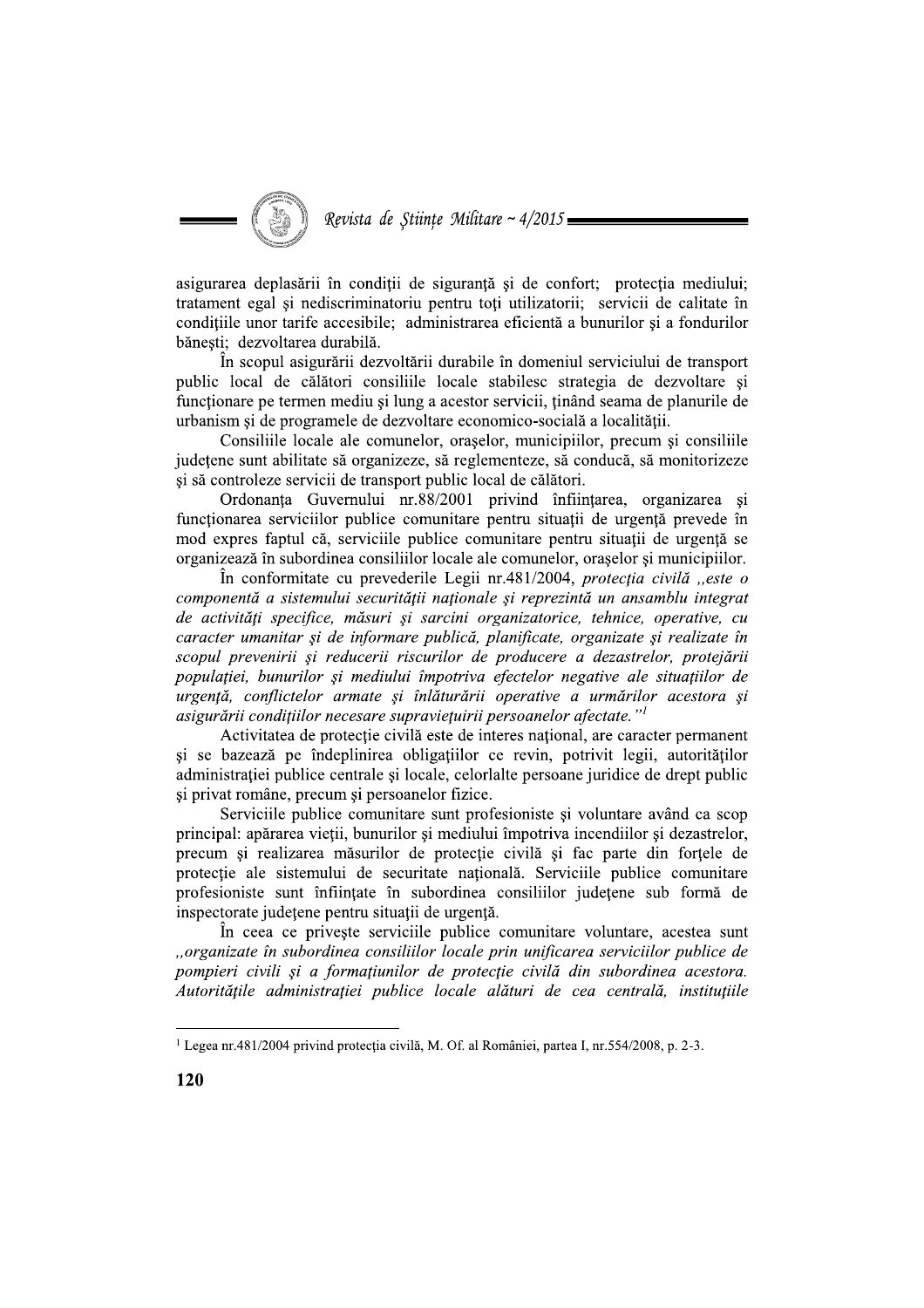publice, organizatiile neguvernamentale si operatorii economici, indiferent de forma de proprietate, răspund de aplicarea măsurilor de protecție civilă stabilite prin lege privind protecția civilă, republicată, și prin planurile proprii, potrivit domeniului lor de competență."<sup>2</sup>

Legea precizează că "autoritățile administrației publice centrale și locale sunt obligate să asigure capacități de intervenție specializate, corespunzător tipurilor de riscuri la care sunt expuse teritoriul si populatia, în timpi de răspuns optimi, indiferent de locul și momentul în care se produce situația de urgență."<sup>3</sup>

Toate măsurile organizatorice și de pregătire în domeniul protectiei civile, "au caracter permanent și se intensifică la instituirea stărilor excepționale și la declararea mobilizării sau pe timp de război. Totodată, măsurile de protecție civilă se aplică gradual, în funcție de amploarea și intensitatea situației de urgență."<sup>4</sup>

Autoritățile administrației publice locale împreună cu administrația publică centrală asigură stabilirea și integrarea măsurilor de protectie civilă în planurile și programele de dezvoltare economico-socială ce se elaborează la nivel national, judetean si local si urmăresc realizarea acestora.

Măsurile și acțiunile de prevenire din planurile de protecție civilă se planifică și se execută prioritar de către toate autoritățile administrației publice centrale și locale, potrivit competențelor acestora. Întreaga răspundere pentru asigurarea condițiilor de supraviețuire a populației afectate de urmările calamitătilor naturale și a celorialte situatii de protectie civilă o poartă autoritătile administrației publice centrale și locale.

Asigurarea condițiilor de supraviețuire a populației afectate de urmările calamităților naturale și a celorialte situații de protecție civilă se realizează prin serviciile de urgență, serviciile publice de gospodărie comunală, instituții și operatori economici, inclusiv prin utilizarea, în condițiile legii, a bunurilor din rezervele de stat și a serviciilor și bunurilor puse la dispoziție de organizații neguvernamentale române sau de comunitățile locale și populația din zonele neafectate, de state și organizații străine ori cu caracter internațional.

Consiliile județene, Consiliul General al Municipiului București, consiliile locale ale municipiilor, orașelor și comunelor și consiliile locale ale sectoarelor municipiului București au următoarele atribuții principale în domeniul protecției civile:

a) aprobă organizarea protecției civile la nivelul unității administrativteritoriale, analizează anual și ori de câte ori este nevoie activitatea desfăsurată și adoptă măsuri pentru îmbunătățirea acesteia;

 $= 121$ 

 $2$  Idem.

<sup>&</sup>lt;sup>3</sup> Idem

 $4$  Idem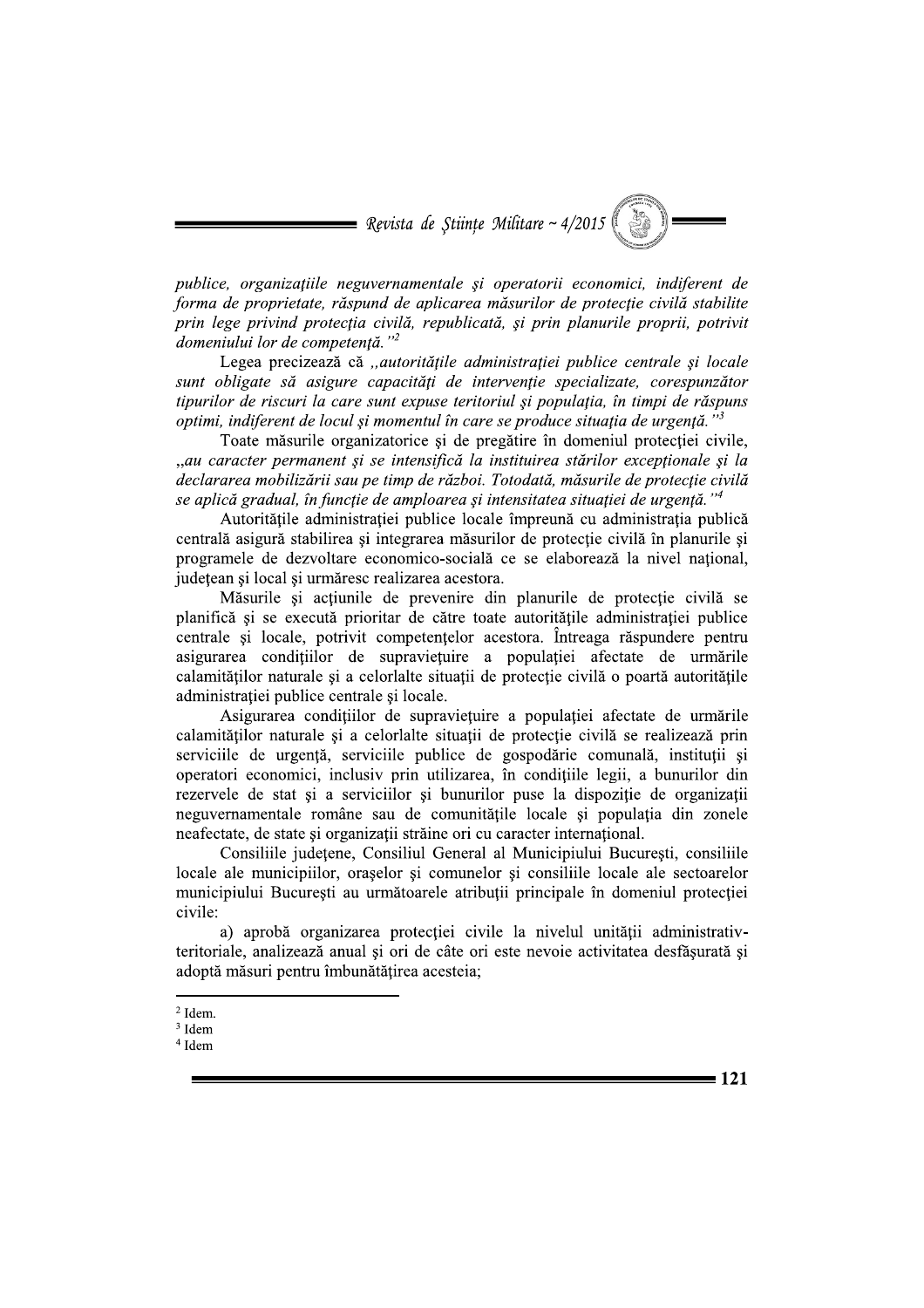Revista de Științe Militare ~ 4/2015 =

b) aprobă planurile anuale și de perspectivă pentru asigurarea resurselor umane, materiale și financiare destinate prevenirii și gestionării situațiilor de urgentă:

c) participă, potrivit legii, la asigurarea finanțării măsurilor și a acțiunilor de protecție civilă, precum și a serviciilor de urgență și a structurilor care au atribuții legale în acest domeniu;

d) stabilesc, în conditiile legii, taxe speciale pe linia protectiei civile;

e) înființează, în condițiile legii și cu avizul Inspectoratului General pentru Situații de Urgență, centre de formare și evaluare a personalului din serviciile voluntare de urgență;

f) gestionează, depozitează, întrețin și asigură conservarea aparaturii și a materialelor de protecție civilă prin serviciile specializate din subordine;

g) asigură spațiile necesare funcționării inspectoratelor pentru situații de urgentă corespunzătoare, paza și securitatea acestora și a centrelor operationale, precum si spatiile pentru depozitarea materialelor de interventie.

Pregătirea pentru protecția civilă cuprinde pregătirea populației și a salariatilor, pregătirea serviciilor de urgență, pregătirea personalului cu funcții de conducere pe linia protecției civile, precum și a personalului de specialitate.

Autoritățile administrației publice, instituțiile publice, operatorii economici si proprietarii de imobile au obligatia să prevadă în planurile de investitii si să realizeze adăposturi de protectie civilă.

Autoritățile sunt obligate să identifice și să stabilească posibilitățile de utilizare pentru adăpostire a unor galerii de mină, tuneluri, pesteri, grote etc. existente în apropierea zonelor dens populate sau în zone prevăzute pentru amenajare de tabere de sinistrați, evacuați sau refugiați.

Munitiile se distrug în poligoane ale Ministerului Administratiei și Internelor și Ministerului Apărării sau pe terenuri puse la dispoziție de autoritățile administrației publice locale în a căror rază administrativ-teritorială se execută lucrările de asanare. Terenurile stabilite pentru distrugerea muniției se amenajează potrivit instrucțiunilor și normelor tehnice specifice, elaborate de Inspectoratul General pentru Situații de Urgență.

În conformitate cu prevederile legale autoritățile administrației publice centrale si locale, au obligația să planifice și să realizeze asigurarea materială și financiară a protectiei civile, potrivit legii.

Managementul situațiilor de urgență prevede o serie de principii, și anume: previziunea și prevenirea; prioritatea protecției și salvării vieții oamenilor; respectarea drepturilor și libertăților fundamentale ale omului; asumarea responsabilității gestionării situațiilor de urgență de către autoritățile administrației publice; transparenta activităților desfăsurate pentru gestionarea situatiilor de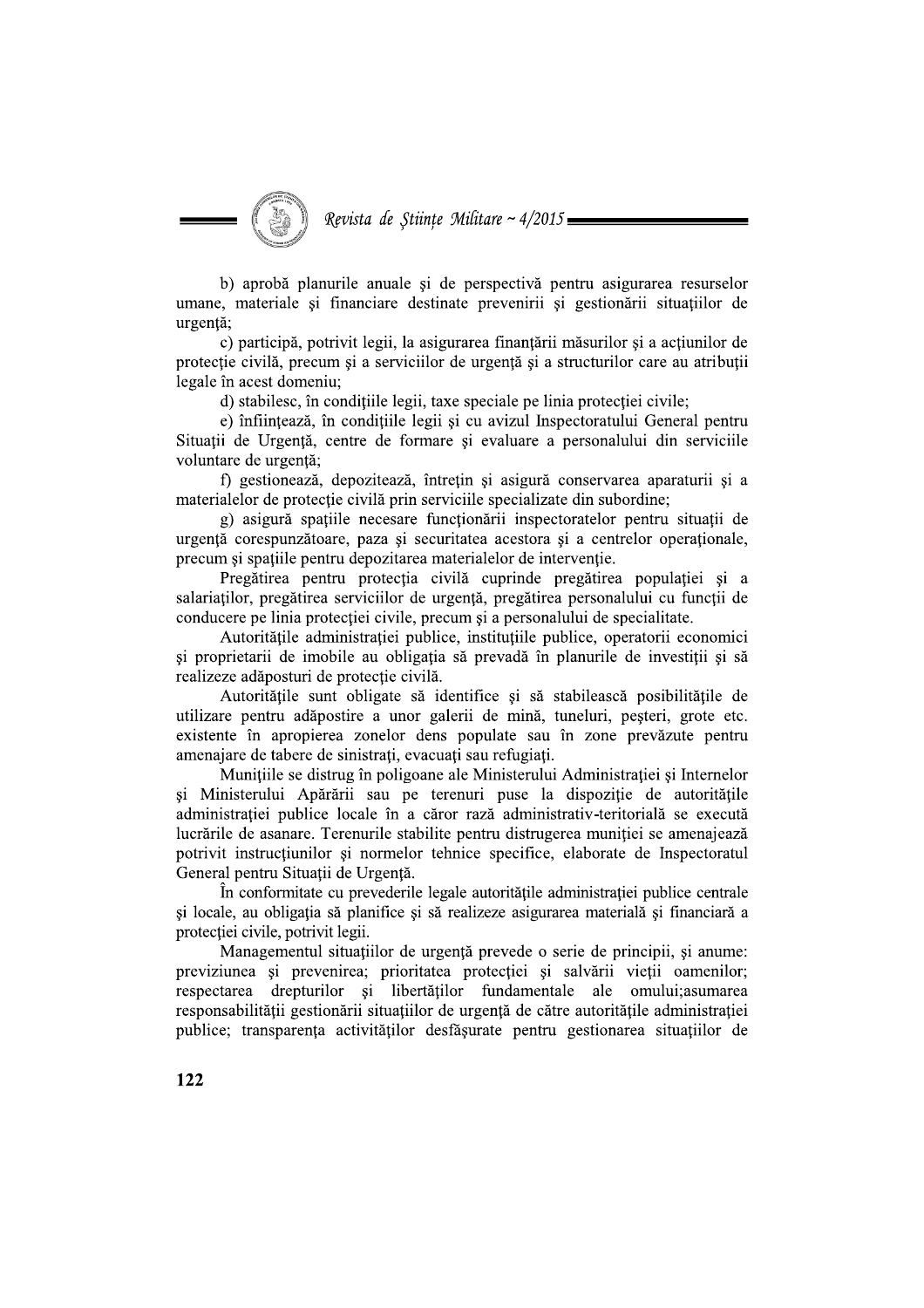urgentă. astfel încât acestea să nu conducă la agravarea efectelor produse; continuitatea și gradualitatea activităților de gestionare a situațiilor de urgență, de la nivelul autorităților administrației publice locale până la nivelul autorităților administrației publice centrale, în funcție de amploarea și de intensitatea acestora; operativitatea, conlucrarea activă si subordonarea ierarhică a componentelor Sistemului Național. Managementul situațiilor de urgență se realizează prin: măsuri de prevenire si de pregătire pentru intervenții; măsuri operative urgente de intervenție după declanșarea fenomenelor periculoase cu urmări grave; măsuri de intervenție ulterioară pentru recuperare si reabilitare.

Prin gestionarea situațiilor de urgență generate de inundații, fenomene meteorologice periculoase, accidente la construcții hidrotehnice și poluări accidentale se înțelege identificarea și monitorizarea, înștiințarea factorilor interesați, avertizarea populației, evaluarea, limitarea, înlăturarea sau contracararea factorilor de risc. Măsurile de limitare, înlăturare sau contracarare a efectelor tipurilor de risc constituie o obligatie pentru organele administratiei publice centrale și locale cu atribuții în acest domeniu și pentru toate persoanele juridice și fizice, cu exceptia persoanelor cu handicap, a bătrânilor, copiilor și a altor categorii defavorizate.

La nivelul municipiilor, orașelor și comunelor sunt constituite comitete locale pentru situații de urgență, formate din președinte (primarul), vicepreședinte (un viceprimar), si membrii: secretarul comunei, orașului, sectorului sau municipiului, după caz; reprezentanți ai serviciilor publice și ai principalelor instituții și operatori economici din unitatea administrativ-teritorială respectivă, precum și manageri sau conducători ai operatorilor economici, filialelor, sucursalelor ori punctelor de lucru locale, care, prin specificul activității, constituie factori de risc potențial generatori de situații de urgență; consultanți.

La nivelul judetelor sunt constituite, sub conducerea prefectilor, *comitete* județene pentru situații de urgență. Din comitetul județean fac parte președintele consiliului județean, sefi de servicii deconcentrate, descentralizate și de gospodărie comunală și alți manageri ai unor instituții și societăți comerciale de interes județean care îndeplinesc funcții de sprijin în gestionarea situațiilor de urgență, precum și manageri ai agenților economici care, prin specificul activității, constituie factori de risc potential generatori de situații de urgență.

Comitetele județene au următoarele atribuții principale:

a) informează Comitetul National, prin Inspectoratul General, privind stările potențial generatoare de situații de urgență și iminența amenințării acestora;

b) evaluează situațiile de urgență produse în unitățile administrativteritoriale, stabilesc măsuri și acțiuni specifice pentru gestionarea acestora și urmăresc îndeplinirea lor:

 $= 123$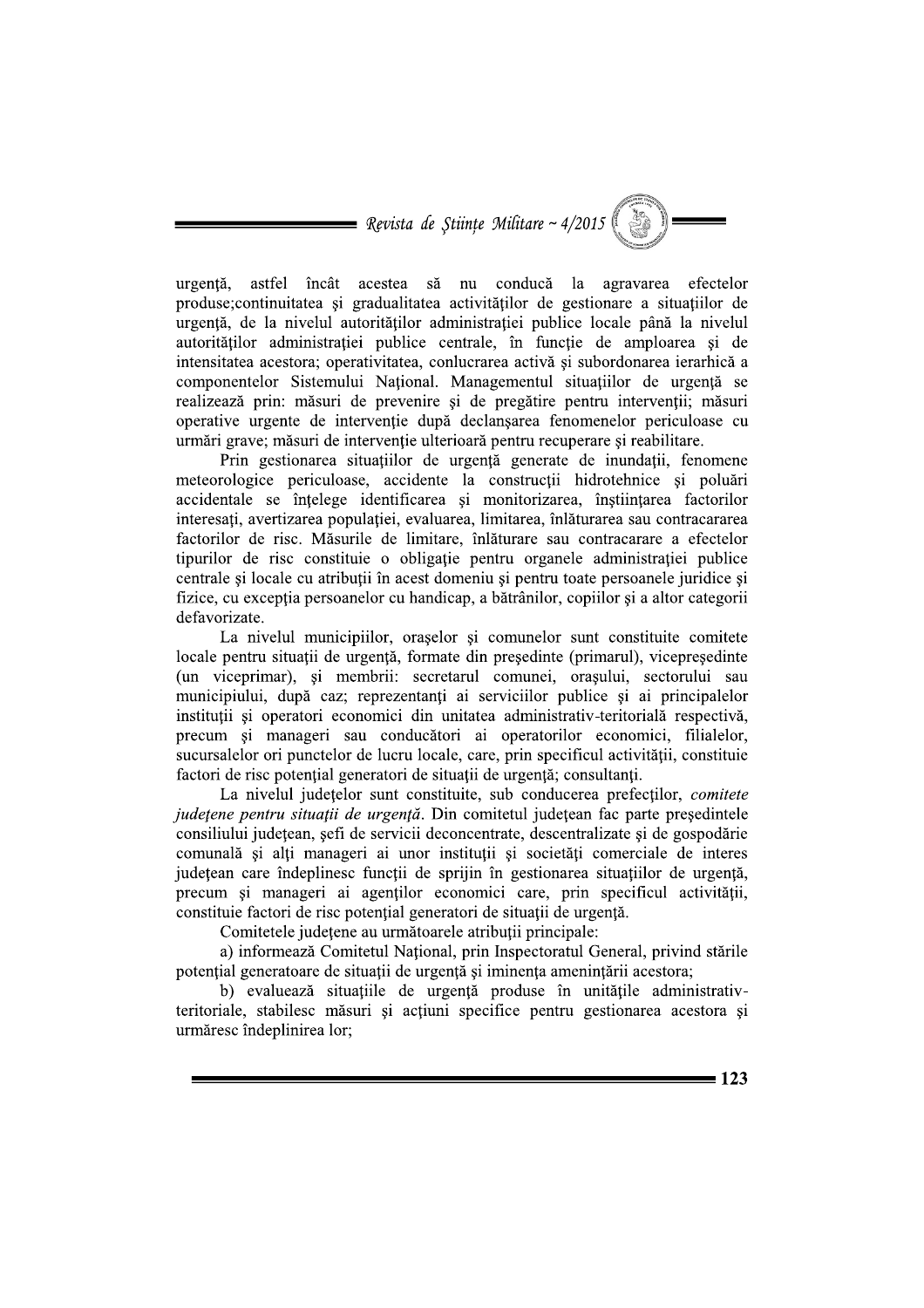c) declară, cu acordul ministrului administratiei și internelor, starea de alertă la nivel județean sau în mai multe localități ale județului și propun instituirea stării de urgență;

d) analizează și avizează planurile județene pentru asigurarea resurselor umane, materiale si financiare necesare gestionării situatiilor de urgentă;

e) informează Comitetul Național și consiliul județean asupra activității desfăsurate;

f) îndeplinesc orice alte atribuții și sarcini stabilite de lege sau de Comitetul National.

Sedințele comitetelor pentru situații de urgență se desfășoară în prezența majorității membrilor sau a înlocuitorilor desemnați. Hotărârile comitetelor pentru situații de urgență se adoptă cu votul a două treimi din numărul membrilor prezenți, cu excepția punerii în aplicare a planului de evacuare, care se face în baza deciziei presedintelui comitetului.

La nivelul administrației publice locale se constituie, prin dispoziția primarului, Centre operative pentru situații de urgență cu activitate temporară. Centrele operative cu activitate temporară sunt structuri tehnico-administrative înființate în scopul îndeplinirii funcțiilor specifice pe durata stării de alertă, în cazul situațiilor de urgență, precum și pe timpul unor exerciții, aplicații și antrenamente pentru pregătirea răspunsului în astfel de situatii.

Centrele operative se constituie din personalul aparatului propriu al autorităților administrației publice locale. Atribuțiile specifice ale comitetelor și centrelor operative se prevăd în regulamentele de organizare și funcționare proprii instituțiilor respective, în raport cu specificul situațiilor de urgență gestionate și al functiilor de sprijin pe care le îndeplinesc, avizate și aprobate conform prevederilor legale.

Autoritățile administrației publice locale poartă întreaga răspundere pentru asigurarea condițiilor de supraviețuire a populației afectate de urmările situațiilor de urgență. Asigurarea condițiilor se realizează prin serviciile de urgență, serviciile publice de gospodărire comunală, instituții și operatori economici, inclusiv prin utilizarea, în condițiile legii, a bunurilor din rezervele de stat și a serviciilor și bunurilor puse la dispoziție de organizații neguvernamentale române sau de comunitățile locale și populația din zonele neafectate, de state și organizații străine ori cu caracter international.

Caracteristic managementului situatiilor de urgentă este faptul că predictibilitatea locului de manifestare a situațiilor respective determină posibilitatea avertizării populației din zonele potențial a fi afectate, precum și a autorităților administrației publice centrale și/sau locale.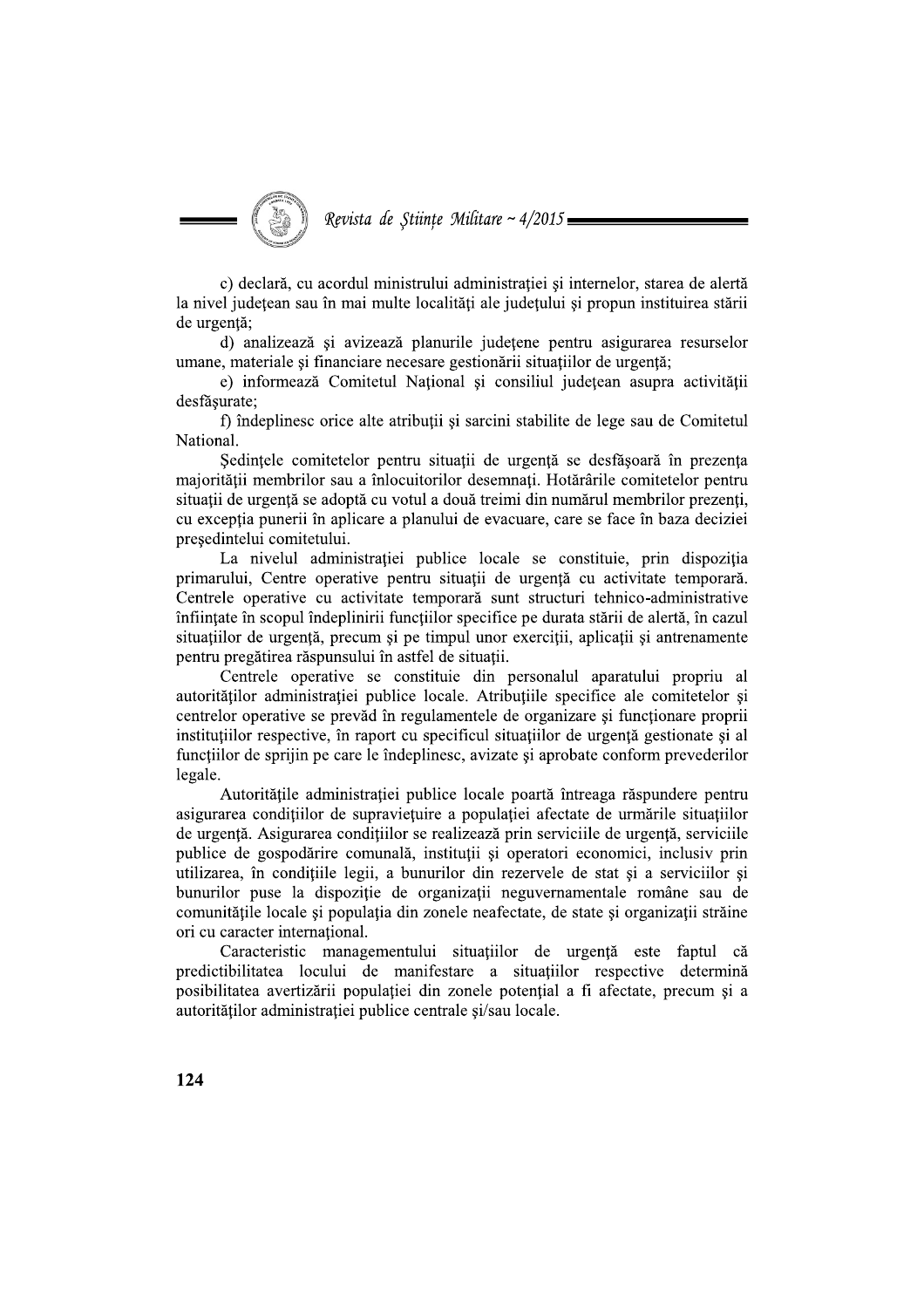Managementul situatiilor de urgentă înseamnă aplicarea unor politici. proceduri și practici având ca obiective identificarea, analiza, evaluarea, tratarea, monitorizarea si reevaluarea riscurilor în vederea reducerii acestora astfel încât comunitățile umane și cetățenii să poată trai, munci și să își satisfacă trebuințele și aspiratiile într-un mediu fizic și social durabil.

Prin componenta sa de Protecție civilă, Inspectoratul General pentru Situații de Urgentă este parte a sistemului securității nationale și reprezintă un ansamblu integrat de activități specifice, măsuri și sarcini organizatorice, tehnice, operative, cu caracter umanitar si de informare publică, planificate, organizate si realizate potrivit legii, în scopul prevenirii și reducerii riscurilor de producere a dezastrelor, protejării populației, bunurilor și mediului împotriva efectelor negative ale situațiilor de urgență, conflictelor armate, al înlăturării operative a urmărilor acestora și asigurării condițiilor necesare supraviețuirii persoanelor afectate.

Activitătile și măsurile de protectie civilă sunt de interes national, au caracter permanent si se bazează pe îndeplinirea obligatiilor ce revin autorităților administratiei publice centrale si locale, celorlalte persoane juridice de drept public si privat române, precum si persoanelor fizice, planificându-se, organizându-se si aplicându-se în concordanță cu prevederile legale și ale actelor normative de aplicare subsecvente, ale Strategiei de Securitate Națională, cu planurile și programele adoptate de Consiliul Suprem de Apărare a Tării, precum și cu programele si procedurile elaborate de organismele specializate ale Organizatiei Națiunilor Unite, Organizației Tratatului Atlanticului de Nord și Uniunii Europene.

Concepția, organizarea, desfășurarea și managementul activităților de protecție civilă se stabilesc și se realizează la nivel național și local pe principiile autonomiei, subsidiarității, legalității, responsabilității, corelării obiectivelor și resurselor, cooperării și solidarității.

Securitatea internă priveste, deopotrivă, siguranta cetăteanului și securitatea publică, securitatea frontierelor, a energiei, a transporturilor și a sistemelor de aprovizionare cu resurse vitale, precum și protecția infrastructurii critice.

Aceasta include, din punct de vedere structural, securitatea socială și asigurarea stării de legalitate, contracararea terorismului și a criminalității organizate, securitatea activităților financiar-bancare, a sistemelor informatice și a celor de comunicații, protecția împotriva dezastrelor și protecția mediului.

Aceste responsabilități revin preponderent: administrației publice și structurilor de ordine publică, precum și celor care se ocupă cu prevenirea și gestiunea urgențelor civile, securitatea frontierelor și garda de coastă; structurilor de informații, contrainformații și securitate; organismelor de prevenire a spălării banilor și de control al importurilor și exporturilor strategice; structurilor militare, în situații deosebite, pentru unele activități.

 $= 125$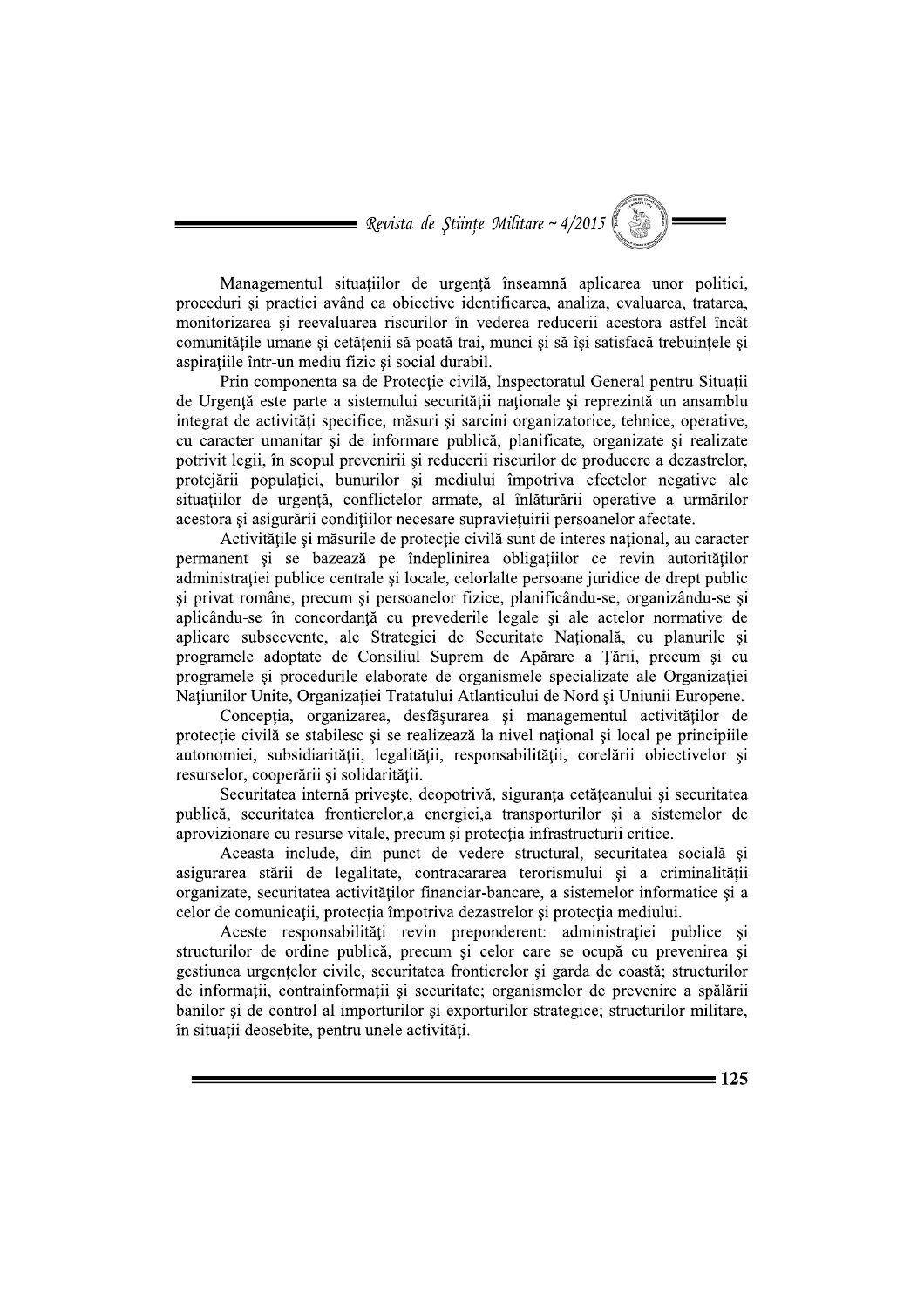Revista de Stiințe Militare ~  $4/2015 =$ 

Având în vedere amplificarea riscurilor generate de posibilitatea producerii unor acțiuni teroriste, inclusiv prin utilizarea unor mijloace radioactive, chimice sau biologice, sau prin provocarea de sabotaje, distrugeri ori modificări funcționale periculoase ale unor instalații, precum și riscul sporit de producere a unor dezastre industriale sau naturale, sarcina asigurării securității interne devine tot mai complexă.

În ceea ce priveste siguranta cetătenilor, la nivelul administratiei publice locale la nivel județean sunt înființate conform prevederilor legale *autorități teritoriale de ordine publică*, organisme cu rol consultativ, a căror activitate se desfășoară în interesul comunității.

Autoritatea teritorială de ordine publică este constituită din șeful inspectoratului de poliție județean, un reprezentant al Corpului Național al Politistilor, subprefect, 6 consilieri desemnați de consiliul județean, șeful Corpului gardienilor publici al judetului, 3 reprezentanti ai comunitătii, desemnati de presedintele consiliului judetean, seful inspectoratului pentru situatii de urgentă si seful jandarmilor. Desemnarea nominală a autorității teritoriale de ordine publică este validată de către Consiliul General al Municipiului Bucuresti sau de către consiliul județean pentru o perioadă de 4 ani.

Autoritatea teritorială de ordine publică are următoarele atribuții: contribuie la elaborarea planului de activități și la fixarea obiectivelor și indicatorilor de performantă minimali, având ca scop proteiarea intereselor comunitătii si asigurarea climatului de siguranță publică; sesizează și propune măsuri de înlăturare a deficiențelor din activitatea de poliție; face propuneri pentru solutionarea de către organele de politie a sesizărilor care îi sunt adresate, încălcarea drepturilor  $\overline{si}$ libertăților fundamentale referitoare  $1a$ ale omului; organizează consultări cu membrii comunităților locale și cu organizațiile neguvernamentale cu privire la prioritățile siguranței persoanei și a ordinii publice; prezintă trimestrial informări în ședințele consiliului județean, asupra nivelului de asigurare a securității și siguranței civice a comunității; elaborează anual un raport asupra eficienței activității unităților de poliție, care se dă publicității.

La nivelul administrației publice locale în baza principiului descentralizării si al principiului autonomiei locale functionează servicii publice pentru asigurarea unui climat de siguranță al cetățenilor, și mă refer în acest caz la poliția locală, poliția comunitară ori servicii de protecție și pază, servicii permanente la dispoziția cetățeanului, pregătite în orice moment de acțiune și intervenție.

Din anul 2010 managementul unităților sanitare a fost transferat către consiliile județene. Astfel, spitalele au fost preluate de către consiliile județene care au alocat din bugetele aferente sume considerabile pentru bunul mers al activității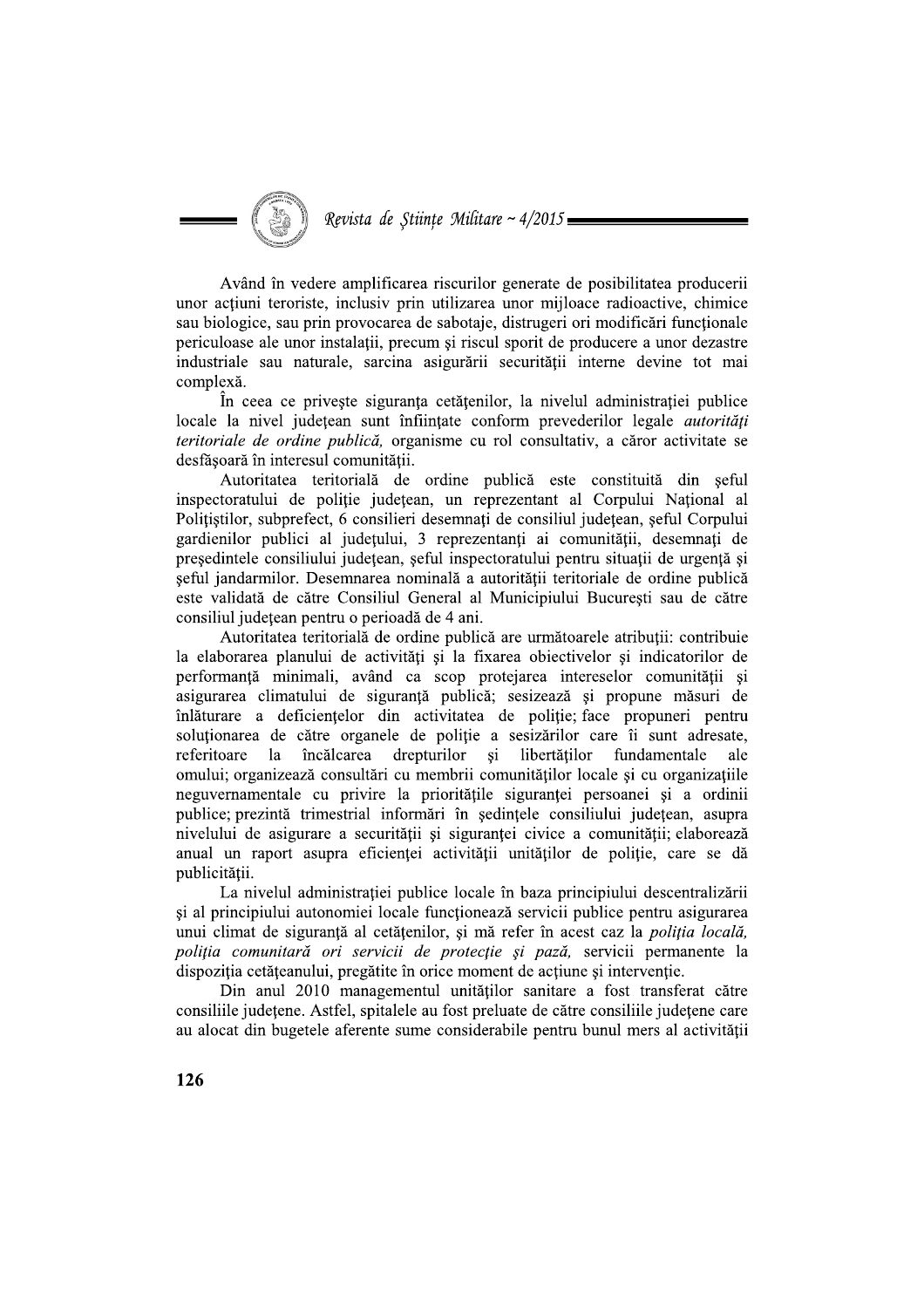acestora, întrucât sănătatea este o problemă de securitate și de sigurantă natională. Este oportun pentru evitarea unor epidemii, pandemii, etc. să existe spitale la nivelul standardelor europene, lucru care în unele judete s-a și înfăptuit prin grija autorităților administrației publice locale și prin atragerea de fonduri cu finanțare externă.

Poluarea aerului este, potențial cea mai gravă problemă pe termen scurt și mediu din punct de vedere al sănătătii, aerul poluat fiind mai dificil de evitat decât apa poluată. Efectele lui, care pătrund peste tot, dăunează sănătății, degradează constructiile si mediul natural.

În vederea asigurării unui nivel de trai cât mai bun al cetățenilor, în concordanță cu asigurarea unui climat mai sigur la nivelul autorităților administrației publice locale au fost elaborate strategii de dezvoltare economicosocială care își propun să susțină continuarea progresului economic și social la nivelul de ansamblu al unităților administrativ teritoriale, în spetă judete și în particular cresterea nivelului economic si social al comunitàtilor rurale prin furnizarea conditiilor necesare acestui proces.

Un accent deosebit se pune nu în ultimul rând pe învățământ. Transformarea sistemului de învățământ trebuie accelerată și orientată ferm spre cerintele determinate de noile realități. În acest scop sistemul de învățământ trebuie să asigure stimularea educației permanente, reforma educației timpurii, sustinerea permanentă a educatiei, cercetării și inovării și de către autoritătile administratiei publice locale.

Având în vedere multitudinea și complexitatea problemelor care stau în fața instituției prefectului și ținând seama de numărul destul de mic al personalului din aparatul propriu de specialitate și în anul 2015 s-a pus un accent deosebit pe organizarea muncii, pe folosirea maximă și eficientă a timpului de lucru, pe gestionarea eficientă a resurselor financiare și materiale. S-a realizat o analiză SWOT la nivelul instituției care a stat la baza evaluării rezultatelor activității dogfournte ogtfol

| desiasurate, astrei.                           |                                             |
|------------------------------------------------|---------------------------------------------|
| <b>PUNCTE TARI</b>                             | <b>PUNCTE SLABE</b>                         |
| Existența personalului cu experiență în        | · Personal insuficient ca număr;            |
| activitatea specifică Instituției Prefectului; | Inexistența unei rețele informatice de      |
| • Procent foarte ridicat al personalului cu    | comunicare<br>cu serviciile<br>publice      |
| studii superioare;                             | publice<br>deconcentrate și cu autoritățile |
| Procent ridicat al angajatilor institutiei     | locale:                                     |
| care dețin o funcție publică (80%);            | previzionare<br>Insuficienta<br>а           |
| • Capacitatea de adaptare a structurilor       | managementului riscului;                    |
| instituției la schimbări și cerințe noi;       | · Diversitatea mare de problematici și zona |
| tehnică<br>• Dotarea cu<br>de<br>calcul        | mare de actiune;                            |
| echipamente și soft-uri);                      | Disiparea fortelor prin implicarea<br>în.   |
|                                                |                                             |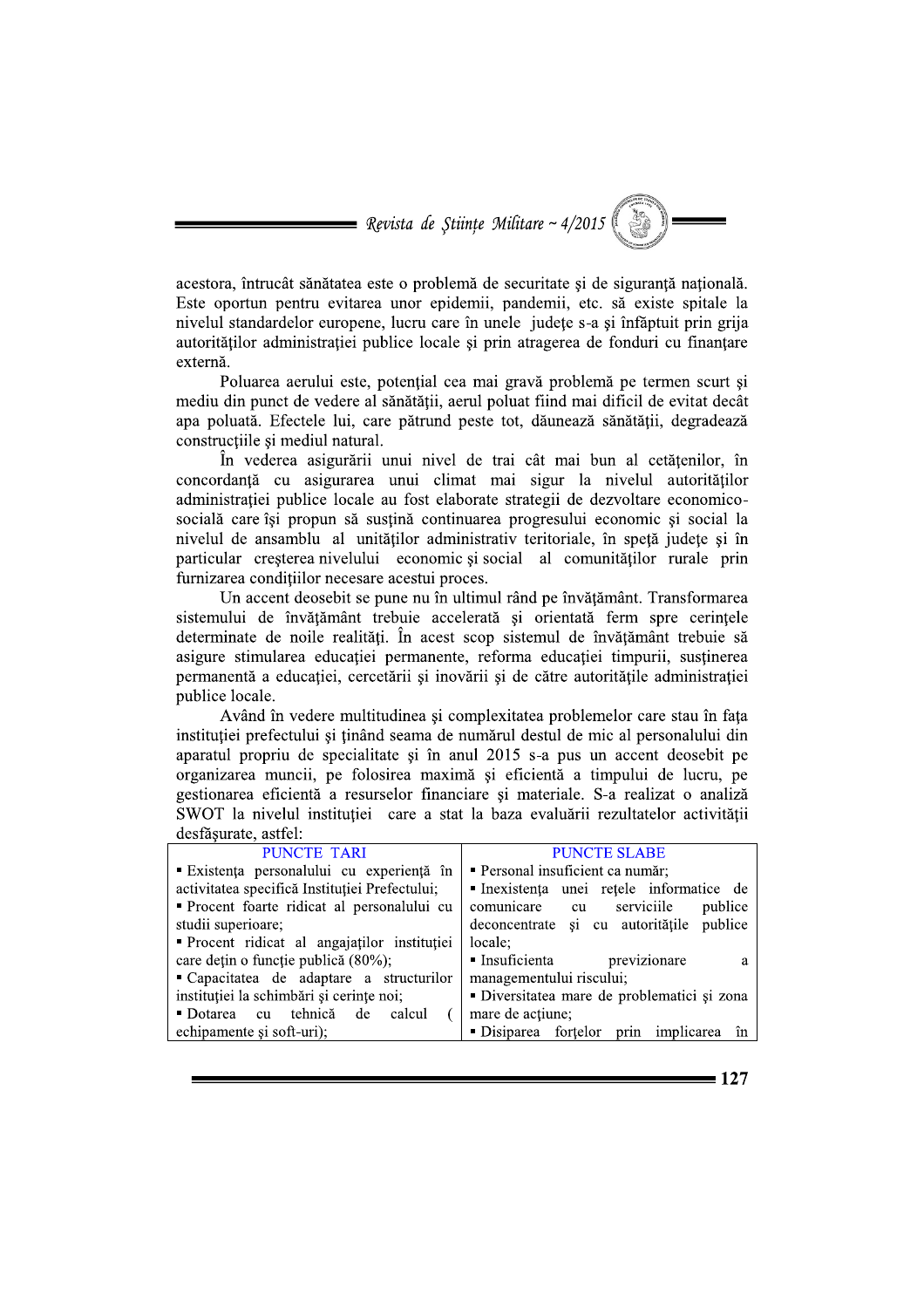

| Structură organizatorică, pe<br>activități,<br>corespunzătoare;<br>"Disponibilitatea de participare la actiuni<br>ce depășesc sistematic programul de lucru;<br>Grad de transparență ridicat în relațiile<br>publice. | acțiuni ce nu intră în atribuțiile stricte ale<br>Institutiei Prefectului:<br>Dificultăți de comunicare cu<br>unele<br>autorități ale administrației publice locale. |
|-----------------------------------------------------------------------------------------------------------------------------------------------------------------------------------------------------------------------|----------------------------------------------------------------------------------------------------------------------------------------------------------------------|
| OPORTUNITĂȚI<br>• Posibilitatea de a iniția proiecte de acte<br>normative sau propuneri de modificări de                                                                                                              | AMENINȚĂRI<br>Neacoperirea în totalitate a sarcinilor<br>stabilite de lege, datorită volumului mare de                                                               |
| acte normative;<br>• Posibilitatea încheierii de parteneriate cu<br>autoritățile administrației locale și ONG-uri                                                                                                     | lucrări;<br>· Ineficiența în activitate datorită nedefinirii<br>exacte în reglementări a noțiunilor de                                                               |
| în vederea derulării unor programe<br>cu<br>finantare externă;                                                                                                                                                        | "monitorizare" și respectiv "conducere" a<br>serviciilor publice deconcentrate;                                                                                      |
| · Posibilitatea de derulare a unor programe<br>finanțare externă pentru<br>sustinerea<br>cu<br>reformei în administrația publică;                                                                                     | " Termen scurt alocat rezolvării unor cerințe<br>ale administrației publice centrale;<br><b>Resurse financiare insuficiente pentru o</b>                             |
| Existența fondurilor europene destinate<br>dezvoltării instituționale;                                                                                                                                                | funcționare optimă a instituției;<br>Profesionalism deficitar și receptivitate                                                                                       |
| "Posibilitatea stabilirii de contacte<br>cu<br>structurile administrației publice locale din<br>statele membre UE.                                                                                                    | scăzută la nivelul autorităților locale.                                                                                                                             |

Instituția Prefectului s-a preocupat în mod constant să promoveze activitatea instituției, să aducă la cunoștința cetățenilor județului rolul acestei instituții, astfel încât, cele trei ipostaze în care apare prefectul - reprezentantul Guvernului pe plan local, conducătorul serviciilor publice deconcentrate și autoritate de tutela administrativa - chemat să vegheze la respectarea legii de către autoritățile publice locale, să stea la aprecierea activității instituției.

În acest sens, prefectul asigură un rol esențial de comunicare între autoritățile statului și cetățeni, explicând prin această comunicare politica Guvernului, măsurile și reglementările deosebite apărute și informând Guvernul asupra situației economico-sociale, administrative și culturale a județului care trebuie să prezinte rezultatele obtinute de judet.

Reforma sectorului de securitate impune transformarea profundă și a instituțiilor din administrația publică locală, creșterea calității actului de conducere, o mai bună coordonare națională a acestora și asigurarea integrării lor funcționale în sistemele de securitate din care România este parte. Eforturile vor viza consolidarea și profesionalizarea controlului civil asupra forțelor care au responsabilități în domeniul securității naționale și se vor focaliza asupra structurilor, normelor, relatiilor, misiunilor, instruirii si resurselor sistemului, cu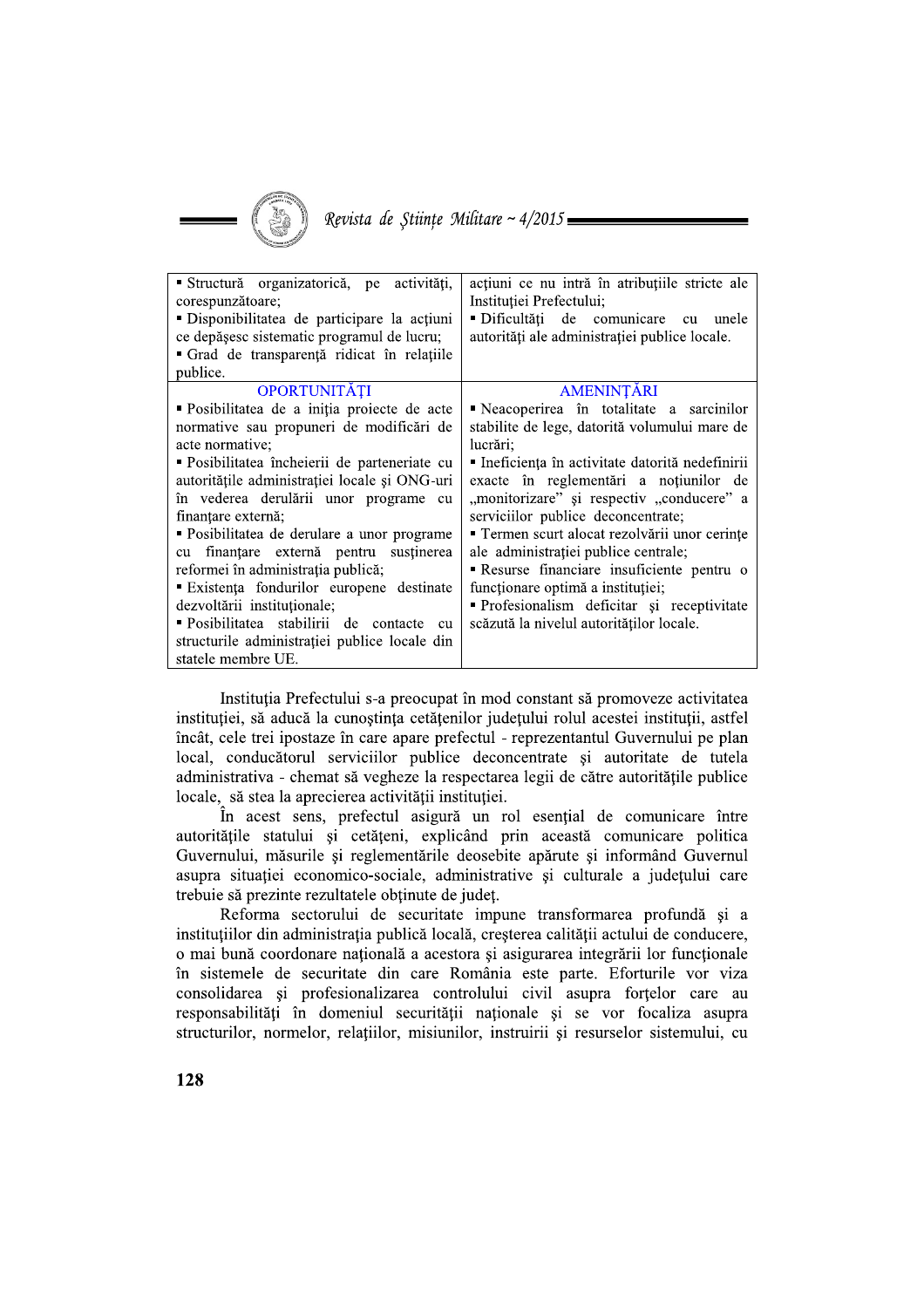stricta respectare a principiilor democratiei, eficientei, transparentei si nonpartizanatului politic. Principalele direcții de acțiune în acest scop sunt: fundamentarea unui nou cadru legislativ privind transformarea instituțiilor din administrația publică locală, cu responsabilități în domeniu, în acord cu cerințele noului mediu de securitate; elaborarea si implementarea unei noi conceptii privind rolul politicii de apărare în cadrul politicii de securitate pentru a face față noilor provocări; constituirea comunității nationale de informatii, având ca scop cresterea eficienței, sporirea responsabilității și optimizarea folosirii resurselor în combaterea noilor riscuri si amenintări la adresa securității nationale: îmbunătătirea comunicării și transformarea sistemului de educație prin modernizarea și diversificarea programelor de pregătire și dezvoltarea cercetării având ca obiectiv securitatea națională.

Transparența, eficacitatea și eficiența, responsabilitatea și operativitatea în asigurarea serviciilor publice, ca principii ale bunei guvernări, pot deveni tangibile inclusiv în măsura în care personalul din administratia publică este unul profesionist si performant. Astfel, pentru a se adapta si implicit, pentru a răspunde cât mai eficient nevoilor actualului context socio-economic în care se află România, administrația publică locală dar și cea centrală, trebuie să își concentreze esența misiunii sale clasice, de punere în aplicare a legii și de furnizare de servicii publice, spre o abordare modernă și inovatoare, axată pe facilitarea dezvoltării socio-economice a tării, prin intermediul unor servicii publice, investitii si reglementări de calitate. În acest sens sunt necesare procese decizionale coerente, resurse umane competente și bine gestionate, un management eficient și transparent al cheltuielilor publice, o structură institutional-administrativă adecvată.

Apreciez faptul că o administrație în cadrul căreia se practică standarde etice si de integritate apte să consolideze climatul de încredere si de respect reciproc dintre cetățeni și personal, este una care se preocupă de propria sa calitate și de creșterea gradului de responsabilitate față de cetățeni.

## Concluzii

În concluzie, rolul administratiei publice locale în asigurarea sigurantei cetățenilor este unul extrem de important, prin asigurarea unor servicii publice de calitate în sprijinul cetătenilor deoarece, prin implicarea activă în situatiile de urgență, cetățenii sunt principalii beneficiari ai politicii de securitate și, deci, au dreptul și datoria de a contribui activ la construcția ei cotidiană. Cetățeanul, are potrivit Constitutiei în materie de sigurantă a cetătenilor, drepturi inalienabile dar si obligatii proprii, asumate constient si în acest sens, trebuie să-si dezvolte un comportament participativ si responsabil, educatia civică fiind calea cea mai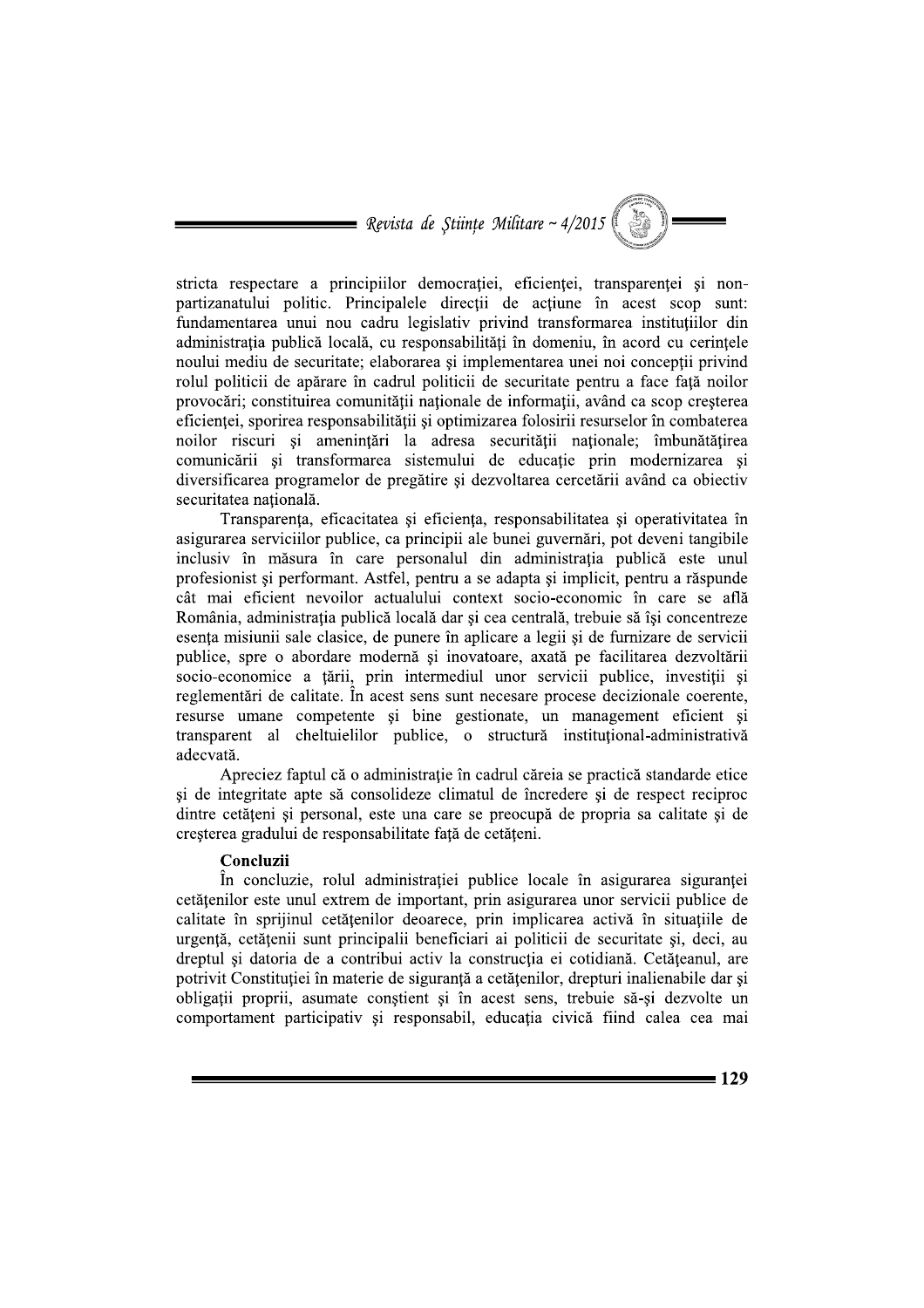Revista de Stiințe Militare ~  $4/2015 =$ 

potrivită pentru armonizarea acestor drepturi si obligatii ce conferă adevărata substanță a patriotismului civic autentic și profund.

O astfel de administrație trebuie să fie capabilă să utilizeze cât mai eficient resursele disponibile pentru a atinge rezultatele scontate, să se adapteze, să anticipeze, să răspundă prompt nevoilor din ce în ce mai diversificate ale societății. să fie accesibilă beneficiarilor și responsabilă în fața acestora. Doar o astfel de administratie va fi credibilă și capabilă să implementeze politici publice în interesul cetățenilor.

Puterea comunităților locale rezultă din efortul colectiv al sectorului public, sectorului privat și al societății civile. Elementele de bază care stau la dezvoltarea orașelor o reprezintă cadrul legislativ, mediul politic, stabilitatea mediului economic, atragerea de afaceri, fluxul de informații.

O condiție esențială a succesului în domeniul securității cetățenilor o reprezintă întelegerea în profunzime a modului în care sunt interconectate localitățile și a manierei în care se dezvoltă acestea. Puterea orașelor, în contextul globalizării, va fi dată de forta cu care acestea vor reusi să se adapteze schimbărilor din mediul extern.

"Obiectivul studiului administrației este de a elibera metodele executive din confuzia și de caracterul costisitor al experimentului empiric și de a le stabili pe baza unor principii mai profunde. Din acest motiv trebuie să considerăm reformele serviciului civil în stadiul său prezent ca un simplu preludiu la o reformă administrativă mai profundă." (Woodrow Wilson – Studiul administrației (1887).



\*\*\* Legea nr. 51/1991 privind siguranța națională a României;

- \*\*\*  $H.G. nr. 1088/09.11.2000$  Regulamentului de apărare împotriva incendiilor în masă:
- \*\*\* Legea nr. 415 / 27 iunie 2002 privind organizarea și funcționarea CSAT;
- \*\*\* Legea nr. 182 din 12 aprilie 2002 privind protectia informatiilor clasificate;
- \*\*\* Constituția României, 1991, modificată și completată prin Legea de revizuire a Constituției României nr. 429 / 2003, în Monitorul Oficial al României, 29. 10. 2003;
- \*\*\* Legea nr. 333 din 22 iulie 2003, privind paza obiectivelor, bunurilor valorilor și protecția persoanelor;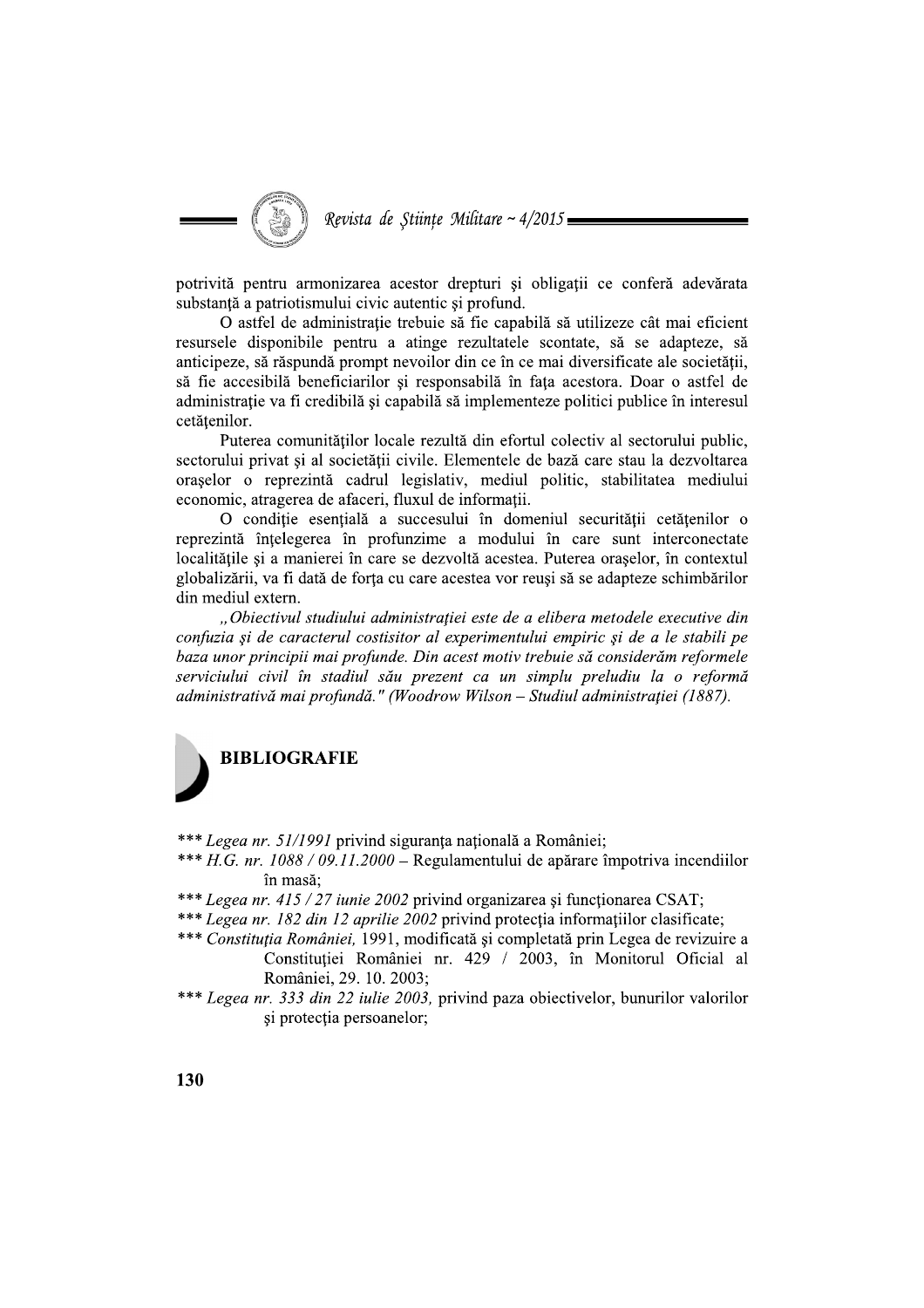- \*\*\* Legea nr. 484 din 18 noiembrie 2003 privind aprobarea OUG 80/2003 si a Codului internațional pentru securitatea navelor și facilitaților portuare (Codul ISPS):
- \*\*\* Legea nr. 535/25 noiembrie 2004 privind prevenirea și combaterea terorismului;
- Ordinul Ministrului Economiei nr. 660/2004 Ghidului de identificarea elementelor de infrastructura critică din economie.
- \*\*\* *O.U.G.nr.21/15.04.2004* Sistemul National de Management al Situatiilor de Urgență.
- \*\*\* H.G.nr.1491/09.09.2004 Regulament cadru privind structura organizatorică, atribuțiile, funcționarea și dotarea comitetelor și centrelor operative pentru situatii de urgentă.
- \*\*\* H.G. nr. 2288 din 09.12.2004 Aprobarea repartizării principalelor funcții de sprijin pe care le asigură ministerele, celelalte autorități publice centrale și organizatiile neguvernamentale privind prevenirea si gestionarea situatiilor de urgentă.
- \*\*\* Legea nr. 481 din 08.11.2004 privind protecția civilă.
- \*\*\* H.G.nr.1854/2005 aprob. Strategiei nationale de management risc la inundatii.
- \*\*\* H.G. nr. 547 din 09.06.2005 Strategiei naționale de protecție civilă.
- \*\*\* H.G. nr. 642 din 29.06.2005 Criteriile de clasificare a unităților administrative teritoriale, instituțiilor publice și operatorilor economici din punct de vedere al protectiei civile, în functie de tipurile de riscuri specifice.
- \*\*\* H.G. nr. 1222 din 13.10.2005 Principiile evacuării în situații de conflict armat.
- \*\*\* Ordinul nr. 660 din noiembrie 2005 al ministrului economiei și comerțului privind aprobarea Ghidului de identificare a elementelor de infrastructură critică în economie.
- \*\*\* Legea nr. 319/2006 a securității și sănătății în muncă.
- \*\*\* Legea nr. 307 din 12.07.2006 privind apărarea împotriva incendiilor.
- \*\*\* Legea nr. 212/24 mai 2006 completarea Legii nr. 481/2004 privind protecția civilă.
- \*\*\* H.G. nr. 1489 din 09.09.2004 Organizarea și funcționarea Comitetului Național pentru Situații de Urgență, modificată și completată prin H.G. nr. 386 din 22.03.2006
- \*\*\*  $H.G. nr. 1040$  din 09.08.2006 Planului national de asigurare cu resurse umane, materiale și financiare pentru gestionarea situațiilor de urgență.
- \*\*\* Ordinul Ministrului Economiei nr. 671/2006 privind înființarea "Grupului de Lucru pentru Protectia Infrastructurii Critice din domeniul Energiei Electrice".